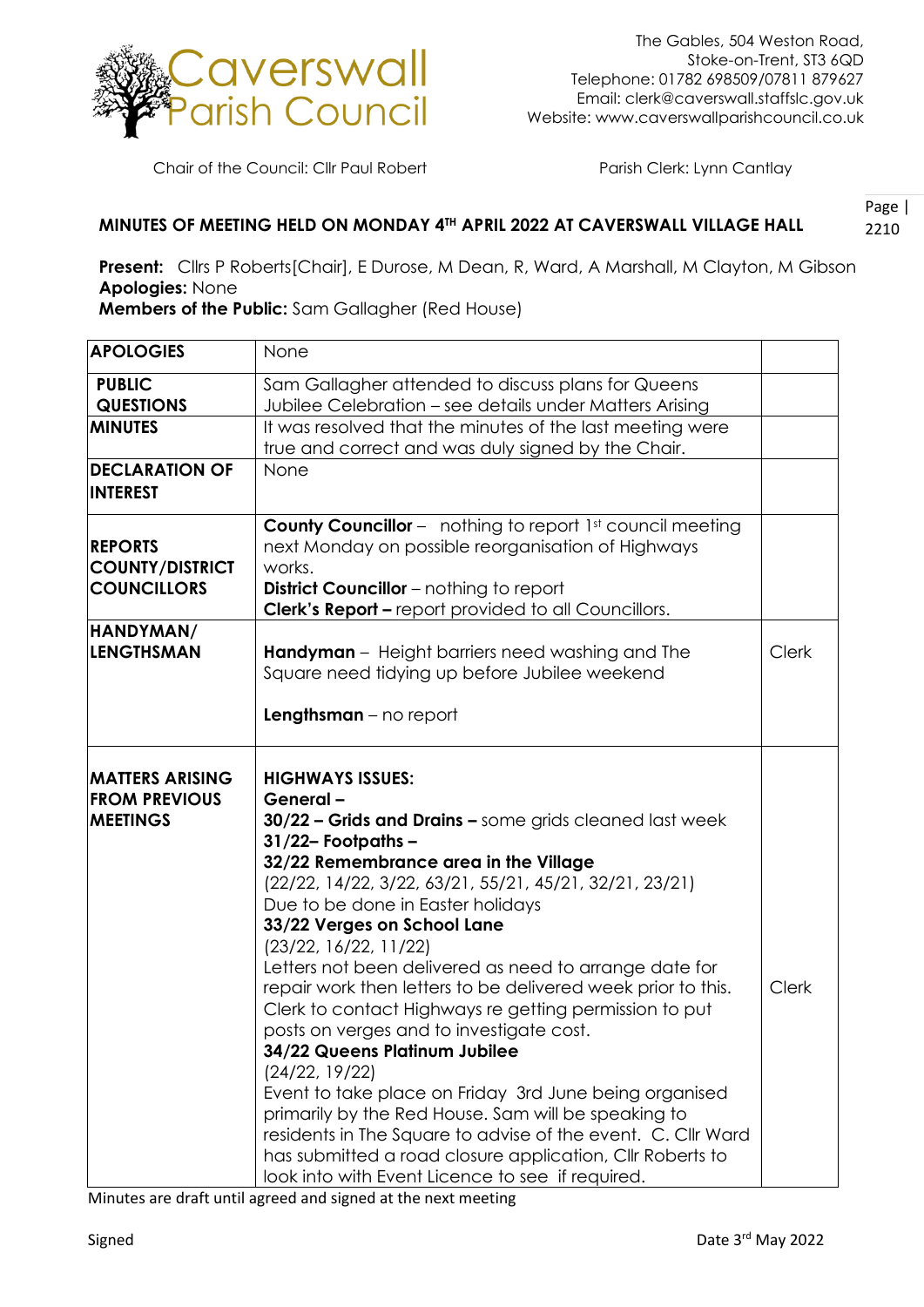

|                       | Clerk advised funding application had been applied for<br>from SMDC. Sam Gallagher will arrange for notes to go to<br>all houses in The Square advising of meeting to discuss<br>further details, date to be confirmed. Clerk to investigate<br>cost of bunting etc and report back. The Square needs to<br>be tidied up before June and the flower baskets on the<br>railings will be replanted. Clerk to contact local garden<br>centres to ask if they would be willing to donate any plants<br>etc.<br>35/22 Hedges update<br>(28/22)                                                                                                                                                                    | <b>Clerk</b><br><b>Clerk</b> | Page  <br>2211 |
|-----------------------|--------------------------------------------------------------------------------------------------------------------------------------------------------------------------------------------------------------------------------------------------------------------------------------------------------------------------------------------------------------------------------------------------------------------------------------------------------------------------------------------------------------------------------------------------------------------------------------------------------------------------------------------------------------------------------------------------------------|------------------------------|----------------|
|                       | Clerk has written to landowners re clearing visibility fencing<br>on bends on Dilhorne Lane/Caverswall Road.<br>Clerk has reported the removed hedge on School Lane<br>again to Highways which has been acknowledged but no<br>further action advised to date.<br>36/22 Work that needs doing around the village<br>(29/22)<br>The Square - bus shelter, post box, phone box need<br>cleaning/painting, general tidy up.<br>Notice board in The Square to be sorted and notices<br>updated                                                                                                                                                                                                                   | PR/<br><b>Clerk</b>          |                |
| <b>CORRESPONDENCE</b> | Unresolved Items: no updates.<br><b>TSB</b><br>- Bank Statements                                                                                                                                                                                                                                                                                                                                                                                                                                                                                                                                                                                                                                             |                              |                |
|                       |                                                                                                                                                                                                                                                                                                                                                                                                                                                                                                                                                                                                                                                                                                              |                              |                |
| <b>FINANCE</b>        | 37/22 Accounts<br><b>Payments:</b><br>The following accounts were presented and approval: -<br>Mrs L Cantlay - Clerk Salary/Expenses - April<br>£246.89 *<br>Town & Country Services - March - £126.00 *<br>TOTAL PAYMENTS THIS MONTH - £372.89<br>* - indicates payments to be made via Internet Banking<br>Faster Payment – payments were accepted and<br>approved for payment at the meeting.<br>Transfer: £370.00<br><b>Receipts:</b><br>Bank Interest - February (both accounts) - £5.62<br>TOTAL INCOME - £5.62<br><b>Bank Accounts</b> (after any payment or receipts applied):<br>Current Account - £165.92 payments made.<br>Instant Access Account - £4,061.98<br>Contingency Account - £16,477.15 |                              |                |
|                       | Clerk to send screenshot of bank balances after payments<br>made to all Councillors.                                                                                                                                                                                                                                                                                                                                                                                                                                                                                                                                                                                                                         | <b>Clerk</b>                 |                |

Minutes are draft until agreed and signed at the next meeting